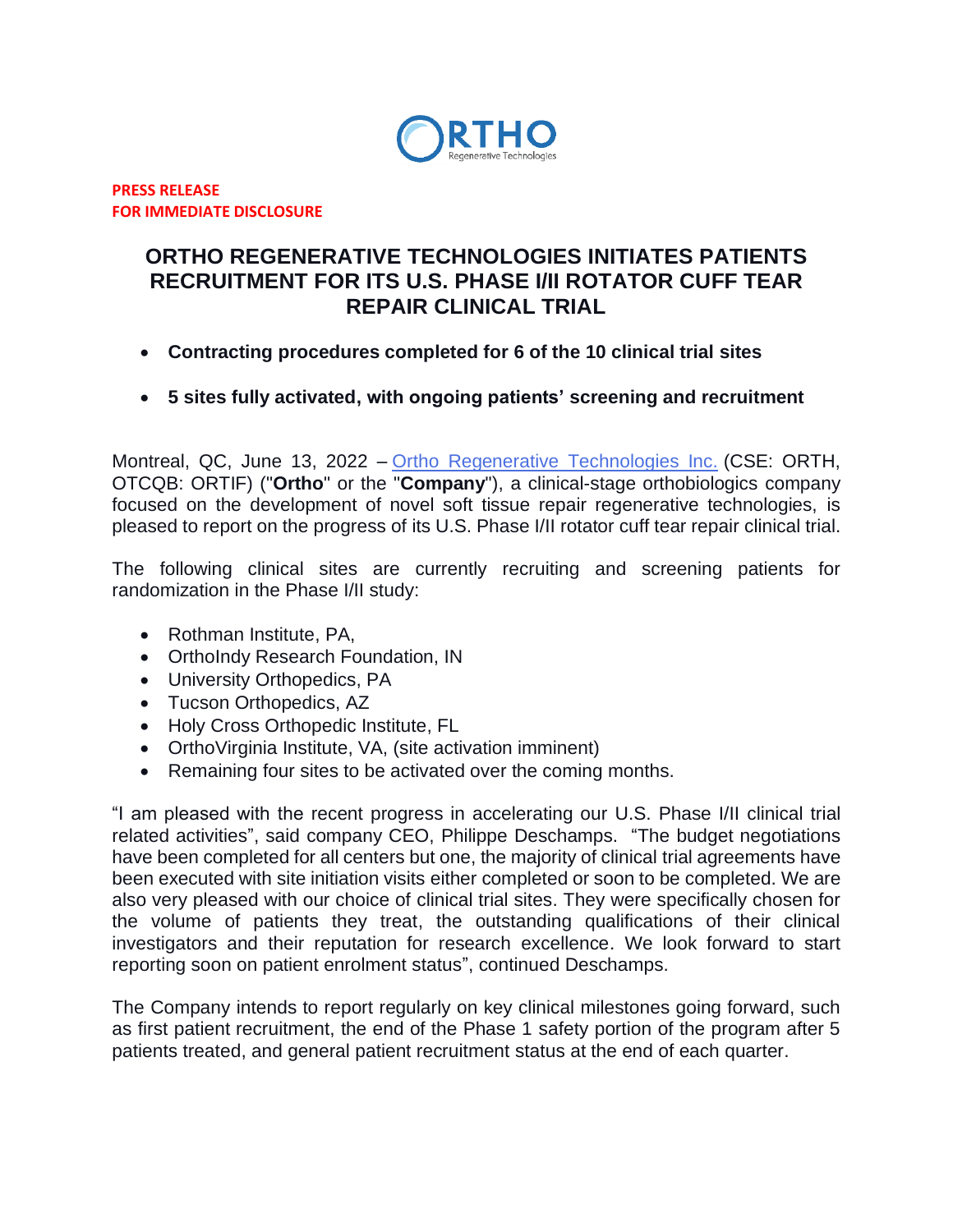The Company also continues to look at additional potential applications to be derived for its proprietary Drug/Biologic PRP combination product to maximize value creation for all its shareholders.

## **About Ortho Regenerative Technologies Inc.**

Ortho is a clinical stage orthobiologics company dedicated to the development of novel therapeutic soft tissue repair technologies to dramatically improve the success rate of orthopedic and sports medicine surgeries. Our proprietary RESTORE technology platform is a proprietary muco-adhesive Chitosan-based biopolymer matrix, specifically designed to deliver biologics such as Platelet-Rich Plasma (PRP) or Bone Marrow Aspirate Concentrate (BMAC), to augment and guide the regeneration of new tissue in various musculoskeletal conditions. ORTHO-R, our lead Chitosan-PRP hybrid drug/biologic implant combination product, is formulated and designed to increase the healing rates of occupational and sports related injuries to tendons, meniscus and ligaments. Other formulations are being developed for cartilage repair, bone void filling and osteoarthritis treatment. The proprietary Chitosan-PRP combination ORTHO-R implant can be directly applied into the site of injury by a surgeon during a routine operative procedure without significantly extending the time of the surgery and without further intervention. Considering the significant potential of our technology platform, Ortho continues to assess new therapeutic target uses outside of the soft tissue repair field. Further information about Ortho is available on the Company's website at www.orthorti.com and on SEDAR at www.sedar.com. Also follow us on LinkedIn and Twitter.

## **Forward-Looking Statements**

This news release may contain certain forward-looking statements regarding the Company's expectations for future events. Such expectations are based on certain assumptions that are founded on currently available information. If these assumptions prove incorrect, actual results may differ materially from those contemplated by the forward-looking statements contained in this press release. Factors that could cause actual results to differ include, amongst others, uncertainty as to the final result and other risks. The Company disclaims any intention or obligation to publicly update or revise any forward-looking statements, whether as a result of new information, future events or otherwise, other than as required by security laws.

NEITHER THE CANADIAN SECURITIES EXCHANGE NOR ITS REGULATIONS SERVICES PROVIDER HAVE REVIEWED OR ACCEPT RESPONSIBILITY FOR THE ADEQUACY OR ACCURACY OF THIS RELEASE.

#### **Contacts**

#### Company

Philippe Deschamps, President and Chief Executive Officer,

614-596-2597